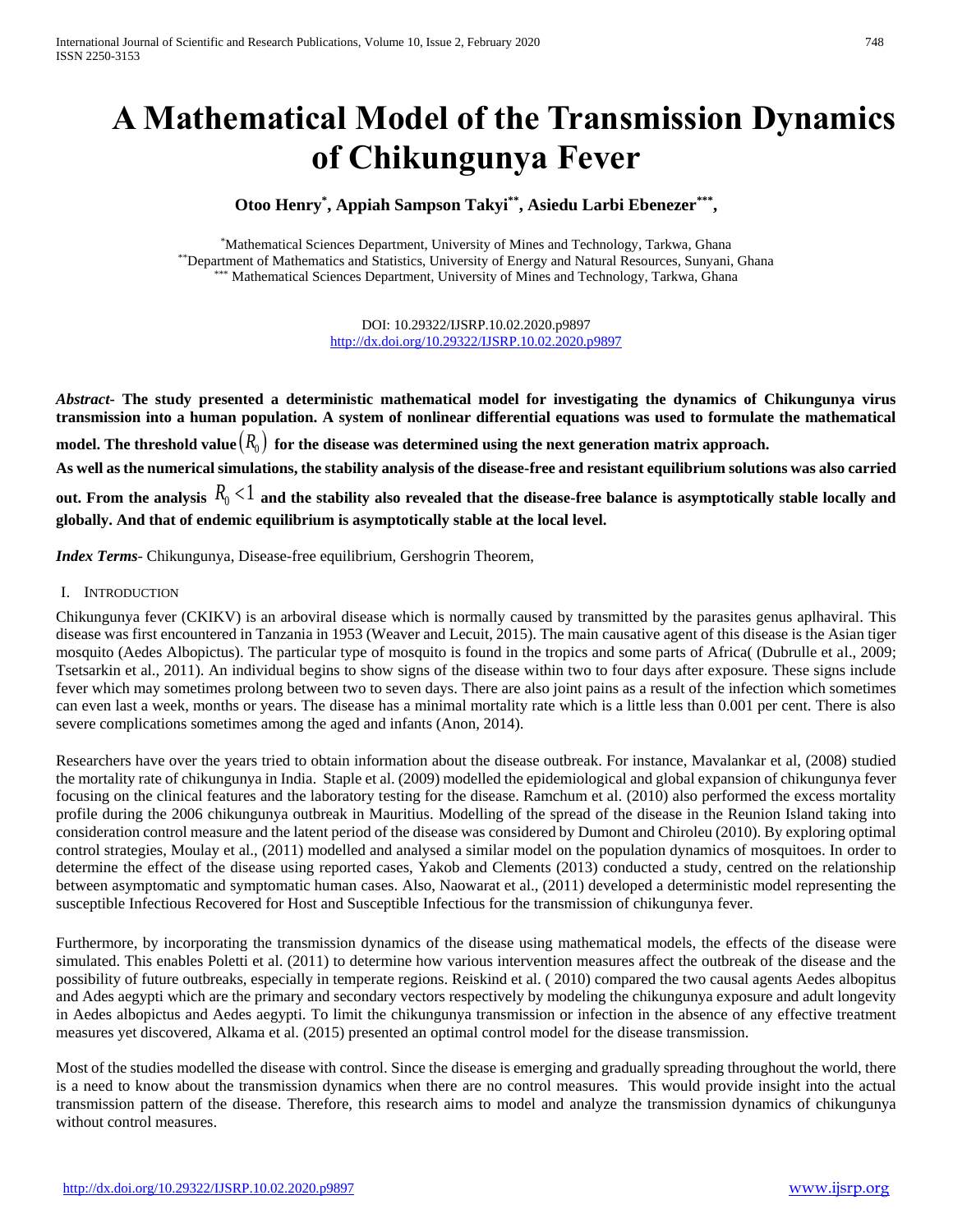International Journal of Scientific and Research Publications, Volume 10, Issue 2, February 2020 749 ISSN 2250-3153

# II. METHODOLOGY

# A. Model Formulation

The Susceptible Infection and Recovered model of the transmission of chikungunya disease in human and Susceptible Exposed Infectious model of the vector population were considered in the study. This takes into consideration the transmission of chikungunya between human and vector populations since there must be an interaction between them before the disease can be spread. The human population  $N_h(t)$  was partitioned into three separate epidemiological compartments which are the susceptible humans  $S_h(t)$ , infectious humans  $I_h(t)$  and Recovered humans  $R_h(t)$ . The disease transmission starts when the susceptible human is bitten by an infected Asian tiger mosquito. The bitten human has a high probability of been infected. Therefore, the infected human transitions from the susceptible compartment  $S_h(t)$  to the infectious compartment  $I_h(t)$  and can also infect the susceptible mosquitoes when they are bitten again. Over a period, there are movement of individuals from the infectious compartment to the recovered compartment  $R_h(t)$ . An individual becomes immune to the pathogen for life after recovery from the disease. Furthermore, the adult vector population  $N_{\rm\scriptscriptstyle v}(t)$  was also partitions into three compartments namely; Susceptible vector  $S_{\rm\scriptscriptstyle v}(t)$  , Infectious

vector  $I_{\nu}(t)$  , and exposed vector  $E_{\nu}(t)$  . When a susceptible vector bites an infectious human and becomes infected, this vector is exposed to the virus and therefore joins the exposed class  $E_v(t)$  as a result of the latent period of the virus. After the latent period, the vector then becomes infectious and transitions to the infectious class  $I_{\nu}(t)$ .

B. Compartmental Model

The SIRSEI compartmental model is considered for this study.

# Model Assumptions

The following are the model assumptions:

- i. Host recover from the disease permanently and become immune for life
- ii. The exposed class of the disease in humans is excluded because the incubation period (latent) of the disease is short.
- iii. The omission of the removal class of the vector is because the vector does not die as a result of chikungunya.
- iv. Natural death is constant in all groups.
- v. It assumed that both the vector and human population are confined in a specific geographical area.

The diagrammatic representation of the various compartments under consideration in this study is indicated in figure 1.



**Figure 1 Compartment Model of the transmission of Chikungunya Fever**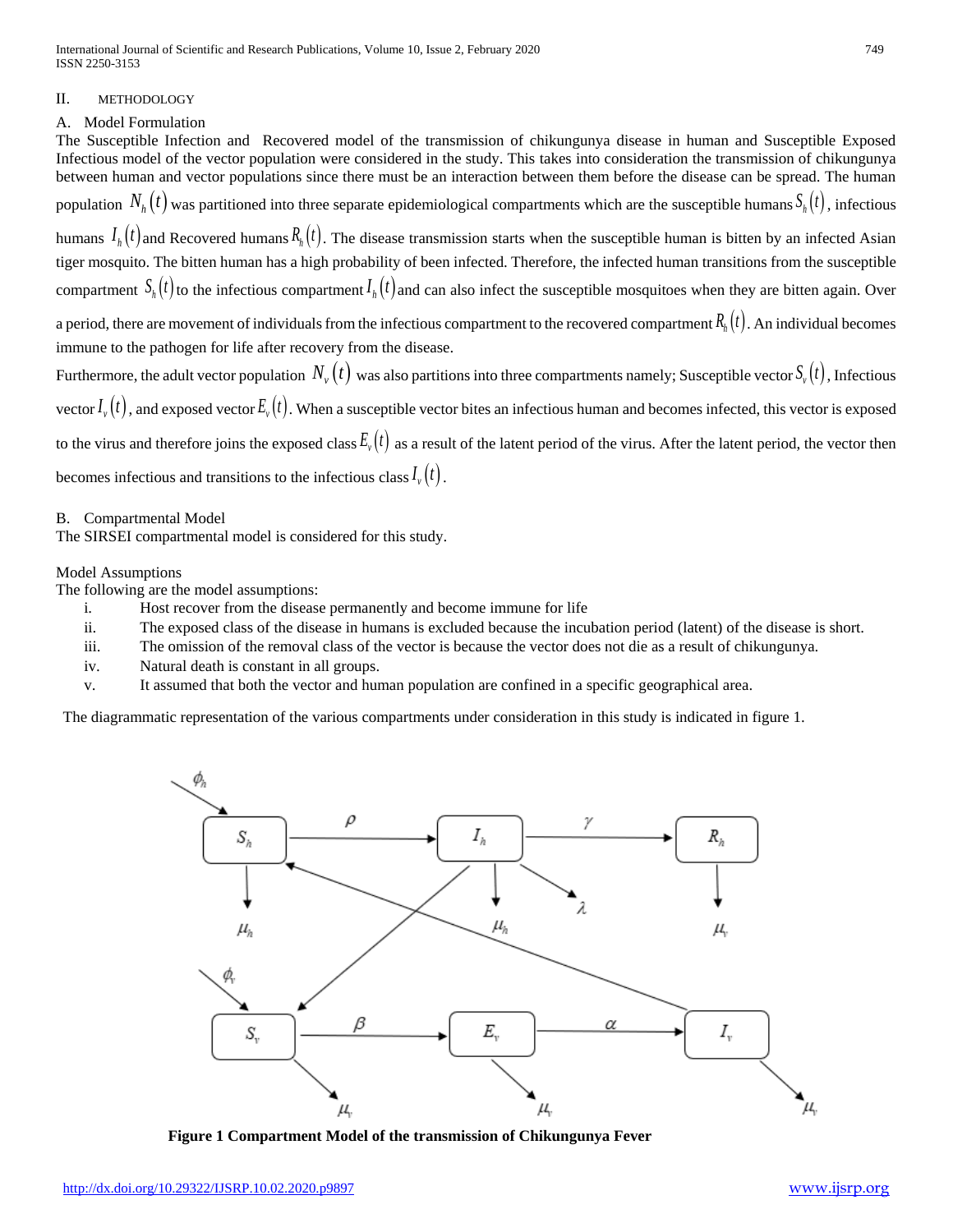# C. Compartmental Model Analysis

The host population may be easily infected over time due to the recruitment of new members. This is represented by the parameter  $\phi_h$ .  $\rho$  is the rate of a host being infected with the chikungunya virus. The parameter is very essential in disease modelling since it shows the effect of disease transmission on the host population. It is noted that not all humans get bitten by infectious mosquitoes. Hence, the population of the mosquitoes that bite humans is  $I_v / N_v$ . The natural deaths, thus the deaths that do not occur as a result of chikungunya

on the host population is represented by  $\mu_h$ . The factor  $\rho I_v S_h / N_v$  leaves the susceptible host class and enters the infectious host class since the moment there is an infection, members are no more susceptible; they rather become infectious.  $\gamma$  represents the recovery rate of an infectious host. Death due to the disease is represented by  $\lambda$ . The rate at which the number of infectious changes is dependent on the host infectious population. The recruitment of new members into the vector population is given by  $\phi_{v}$ . A susceptible vector  $S_y$  can be easily infected by a mosquito with the chikungunya virus at a rate  $\frac{\rho T_h D_y}{N}$ *I S N*  $\frac{\beta I_h S_v}{\delta}$  where  $\beta$  is the transmission

rate of the virus from infected humans to susceptible vectors.  $\alpha$  is the rate at which the exposed vector becomes infectious. Mathematical model of the interaction between humans and vectors are defined in the form of non-linear systems of differential equations below:

*h*

$$
\begin{aligned}\n\frac{dS_h}{dt} &= \phi_h - \mu_h S_h - \frac{\rho I_v S_h}{N_v} \\
\frac{dE_h}{dt} &= \frac{\rho I_v S_h}{N_v} - (\gamma + \mu_h + \lambda) I_h \\
\frac{dR_h}{dt} &= \gamma I_h - \mu_h R_h \\
\frac{dS_v}{dt} &= \phi_v - \mu_v S_v - \frac{\beta I_h S_v}{N_h} \\
\frac{dE_v}{dt} &= \frac{\beta I_h S_v}{N_h} - \alpha E_v - \mu_v E_v \\
\frac{dI_v}{dt} &= \alpha E_v - \mu_v I_v\n\end{aligned}
$$
\n(1)

# D. Determination of Disease Free Equilibrium Points

To derive the disease-free equilibrium, equation (1) is equated to zero resulting in equation (2):

$$
\begin{aligned}\n\phi_h - \mu_h S_h - \frac{\rho I_v S_h}{N_v} &= 0 \\
\frac{\rho I_v S_h}{N_v} - (\gamma + \mu_h + \lambda) I_h &= 0 \\
\gamma I_h - \mu_h R_h &= 0 \\
\phi_h - \mu_v S_v - \frac{\rho I_v S_h}{N_v} &= 0 \\
\frac{\rho I_h S_v}{N_h} - \alpha E_v - \mu_v E_v &= 0 \\
\alpha E_v - \mu_v I_v &= 0\n\end{aligned}
$$

Evaluating equation (2) gives the disease-free equilibrium points as:

(2)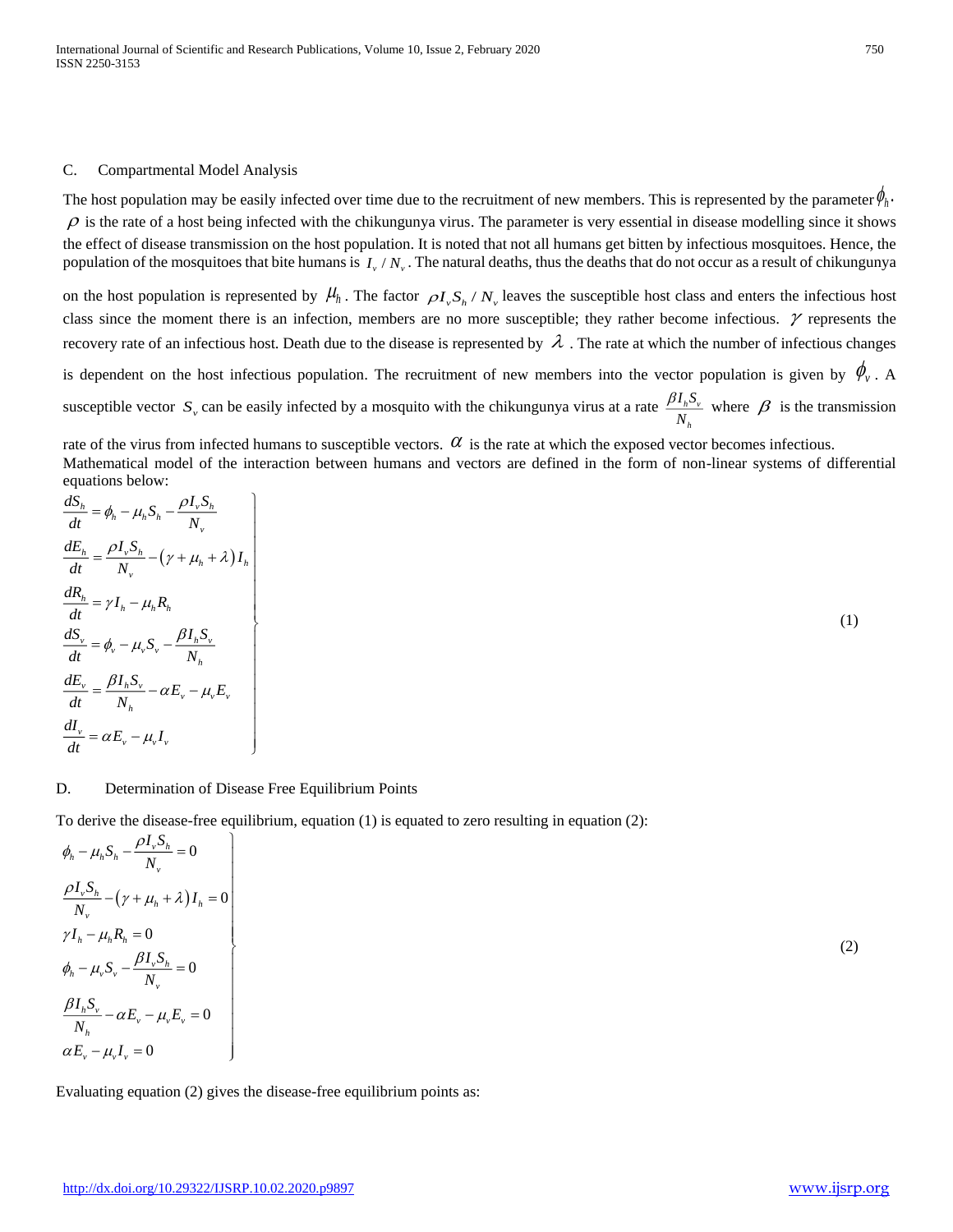$$
\left[S_h^* = \frac{\phi_h}{\mu_h}, I_h^* = 0, R_h^* = 0, S_h^* = \frac{\phi_v}{\mu_v}, E_h^* = 0, I_v^* = 0\right]
$$
\n(3)

# E. Determination of Basic Reproductive Number  $(R_0)$

The basic reproductive number  $(R_0)$  measures the average number of secondary infections generated by a primary case in a state of most susceptible individuals (Chowell et al., 2004). It is the main determinant of whether a possible outbreak of a disease can generate into an epidermic (Heersterbeek, 2002). According to Otoo et al, (2019) when  $R_0 < 1$ , the infection dies out and there is no epidemic

hence the disease-free equilibrium (DFE) is said to be locally asymptotically stable. When  $R_0 > 1$  the infection will spread rapidly throughout a given population and the DFE is said to be unstable. This happens because there would be an increasing number of infective individuals within the population. In certain situations, the basic reproductive number may not be the main determinant in measuring whether an outbreak will be epidemic or not. Since at times certain conditions aiding the spread of the disease may change as the disease begins to spread. However, the basic reproductive number is still important in measuring the spread of disease since it can be expressed as an increasing function of the peak prevalence of infected hosts and the final size.

To compute  $R_0$ , the following are calculated *x*,  $V = (p_i^- - p_i^+)$ ,  $V^{-1}$ , and  $A = KV^{-1}$  where  $A$  is the Next Generation matrix,  $R_0$  is the maximum eigenvalue of A. The disease compartments of the model are in the determination of the basic reproductive number considered which includes the infectious host  $(I_h)$ , the Exposed vector  $(E_v)$  and the infectious vector  $(I_v)$  as indicated in equation (4)

$$
\begin{aligned}\n\frac{dI_h}{dt} &= \frac{\rho I_v S_h}{N_v} - (\gamma + \mu_h + \lambda) I_h \\
\frac{dE_v}{dt} &= \frac{\beta I_h S_v}{N_h} - \alpha E_v - \mu_v E_v \\
\frac{dI_v}{dt} &= \alpha E_v - \mu_v I_v\n\end{aligned}
$$
\n(4)

The rate of occurrence of new infections  $(Y)$  in the compartment is given in equation (5) as:

0 *v h v v h h I S N*  $Y = \frac{\beta I_v S}{N}$  $\lceil \rho I_{\nu} S_{\nu} \rceil$  $_{\beta}$  $\frac{V}{M}$  $\begin{bmatrix} &I\mathbf{V}_{v} \end{bmatrix}$  $=\left|\frac{\beta I_v S_h}{V}\right|$  $\begin{bmatrix} N_h \end{bmatrix}$  $\begin{bmatrix} 0 & 1 \end{bmatrix}$  $\begin{bmatrix} 0 & 1 \\ 1 & 1 \end{bmatrix}$ (5)

Therefore, evaluating *Y* at the disease-free equilibrium (DFE*)* results in equation (6)

$$
X = \partial Y \big|_{I_h, E_v, I_v} = \begin{pmatrix} 0 & 0 & \frac{\rho S_h}{N_v} \\ \frac{\beta S_v}{N_h} & 0 & 0 \\ 0 & 0 & 0 \end{pmatrix} \Longrightarrow X = \begin{pmatrix} 0 & 0 & \frac{\rho \phi_h}{\mu_h N_v} \\ \frac{\beta \phi_v}{\mu_v N_h} & 0 & 0 \\ 0 & 0 & 0 \end{pmatrix}
$$
(6)

The rate of transfer of individuals into the  $i^h$  compartment is  $p_i^*$ , while that of individuals out of compartment the  $i^h$  compartment is  $p_i^-$ . The transfer state is  $p = (p_i^- - p_i^+)$ . Next, the transfer is computed as indicated in equation (7):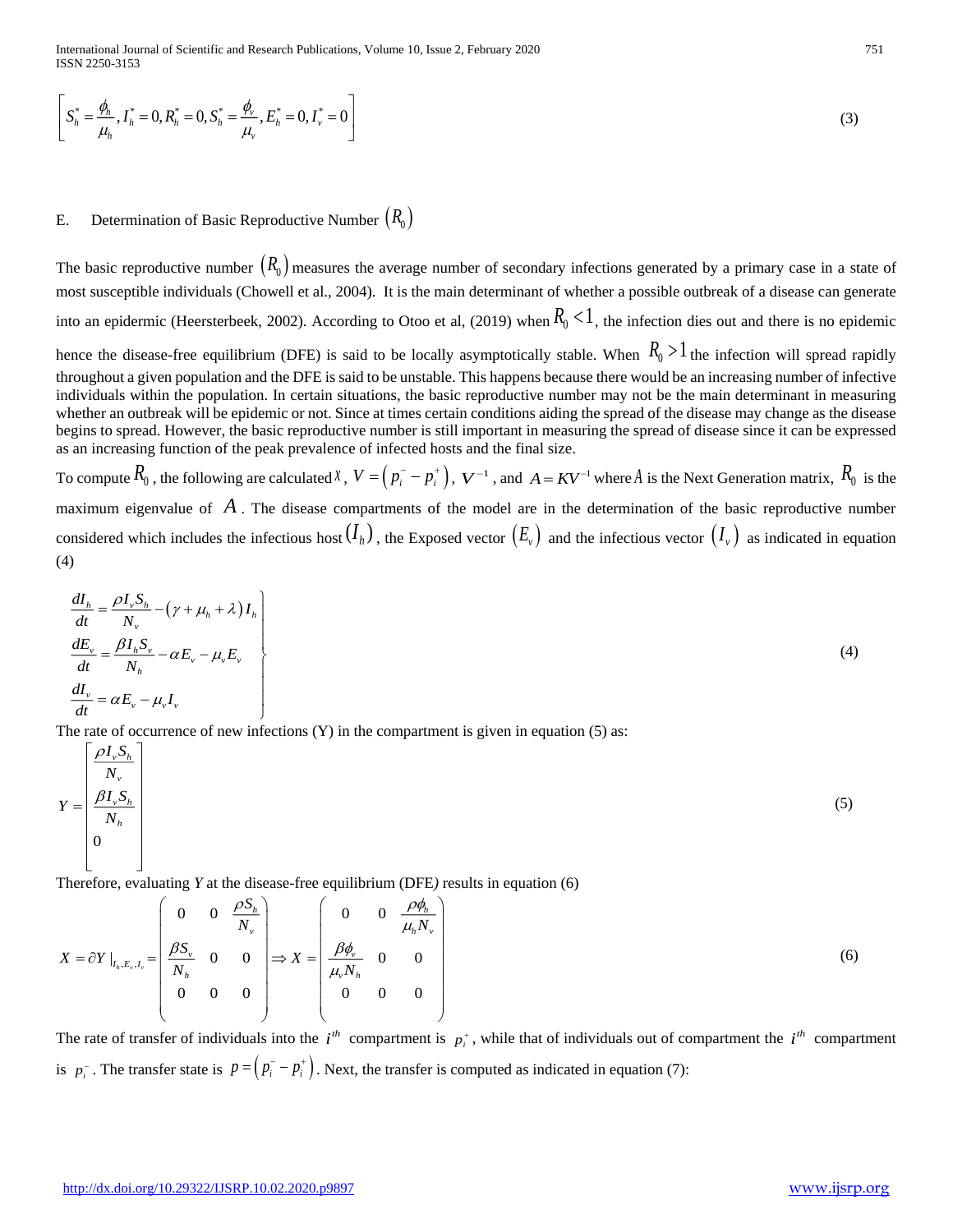International Journal of Scientific and Research Publications, Volume 10, Issue 2, February 2020 752 ISSN 2250-3153

$$
p_i^- = \begin{bmatrix} (\gamma + \mu_h + \lambda) I_h \\ (\alpha + \mu_v) E_v \\ \mu_v E_v \end{bmatrix}, p_i^+ = \begin{bmatrix} 0 \\ 0 \\ \alpha E_v \end{bmatrix} \Rightarrow p = \begin{bmatrix} (\gamma + \mu_h + \lambda) I_h \\ (\alpha + \mu_v) E_v \\ \mu_v E_v - \alpha E_v \end{bmatrix}
$$
(7)

Evaluating the transfer state at the disease-free equilibrium points results in a non-singular matrix *V* as indicated in equation (9)

$$
V = \partial P \begin{bmatrix} (\gamma + \mu_h + \lambda) & 0 & 0 \\ 0 & (\alpha + \mu_v) & 0 \\ 0 & -\alpha & \mu_v \end{bmatrix}
$$
 (8)

$$
V = \begin{pmatrix} \left(\gamma + \mu_h + \lambda\right) & 0 & 0\\ 0 & \left(\alpha + \mu_v\right) & 0\\ 0 & -\alpha & \mu_v \end{pmatrix} \tag{9}
$$

$$
V^{-1} = \begin{pmatrix} \frac{1}{(\gamma + \mu_h + \lambda)} & 0 & 0\\ 0 & \frac{1}{(\alpha + \mu_v)} & 0\\ 0 & \frac{-\alpha}{(\alpha + \mu_v)} & \frac{1}{\mu_v} \end{pmatrix} \tag{10}
$$

Therefore, the Next Generation Matrix  $(A)$  is given by equation (11) as:

$$
A = XV^{-1} = \begin{pmatrix} 0 & \frac{\rho \phi_h \alpha}{N_v \mu_h \mu_v (\alpha + \mu_v)} & \frac{\rho \phi_h}{N_v \mu_h \mu_v} \\ \frac{\beta \phi_v}{N_h \mu_v (\gamma + \mu_h + \lambda)} & 0 & 0 \\ 0 & 0 & 0 \end{pmatrix}
$$
(11)

The eigenvalues of the next generation matrix A in equation (11) are indicated in equation (12)

$$
\left(0,\frac{\sqrt{N_hN_v(\alpha+\mu_v)(\gamma+\mu_h+\lambda)\alpha\beta\rho\phi_h\phi_v}}{N_hN_v\mu_h(\gamma+\mu_h+\lambda)(\alpha+\mu_v)\mu_v},-\frac{\sqrt{N_hN_v\mu_h(\alpha+\mu_v)(\gamma+\mu_h+\lambda)\beta\rho\phi_h\phi_v}}{N_hN_v\mu_h(\gamma+\mu_h+\lambda)(\alpha+\mu_h)\mu_v}\right)
$$
(12)

Thus, 
$$
R_0 = \frac{\sqrt{N_h N_v (\alpha + \mu_v)(\gamma + \mu_h + \lambda) \alpha \beta \rho \phi_h \phi_v}}{N_h N_v \mu_h (\gamma + \mu_h + \lambda) (\alpha + \mu_h) \mu_v}
$$
(13)

This can be simplified to:

$$
R_0 = \sqrt{\frac{\alpha \beta \rho \phi_h \phi_v}{N_h N_v \mu_h (\gamma + \mu_h + \lambda)(\alpha + \lambda + \mu_v)}}
$$
(14)

 $R_0$  represents the basic reproductive number. The presence of the square is because two generations are required for an infected vector or host to reproduce itself.

# F. Local Stability of Disease-Free Equilibrium

Theorem 1 (Gershgorin Theorem)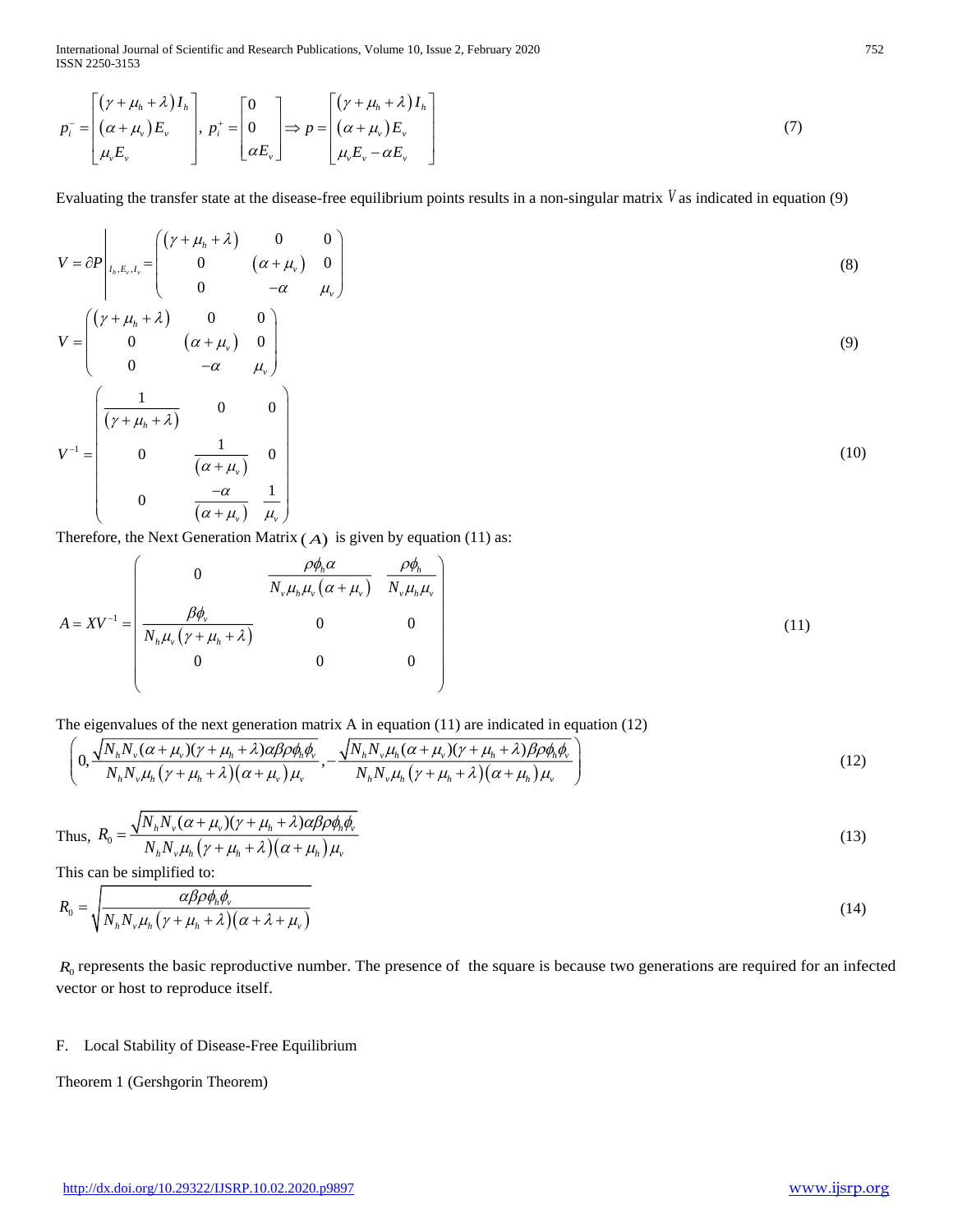International Journal of Scientific and Research Publications, Volume 10, Issue 2, February 2020 753 ISSN 2250-3153

Every eigenvalue of a square matrix satisfies the inequality  $\sum_{i \neq j} |Q_{ij}| \geq |\lambda - Q_{ij}|$ ,  $i = (1, 2, 3, ..., n)$  where  $\lambda$  are the eigenvalues of the matrix

*Q* (Dodd and Gupta, 1969).

Definition 1 (Lyapunov Function)

Suppose that  $x_0$  is an equilibrium point for a system of equation and let  $V(L$ yapunov Function) be a positive definite continuous differentiable function, then;

- i. If  $\dot{V}$  is negative semi-definite, then  $x_0$  is stable
- ii. If  $\overline{V}$  is negative definite, then  $x_0$  is asymptotically stable.

The Lyapunov functions are scalar functions which are used to prove the stability of an ordinary differential equation. The stability analysis of the disease-free equilibrium is performed next by evaluating the Jacobian matrix as a result of equation (1) at the disease-free equilibrium point and the application of the Gershgorin theorem. Thus,

$$
J(DFE) = \begin{bmatrix} -\mu_h & 0 & 0 & 0 & 0 & \frac{-\rho\phi_h}{\mu_v\mu_h} \\ 0 & -\gamma - \mu_h - \lambda & 0 & 0 & 0 & \frac{\rho\phi_h}{N_v\mu_h} \\ 0 & \gamma & -\mu_h & 0 & 0 & 0 \\ 0 & \frac{-\beta\phi_h}{N_h\mu_v} & 0 & -\mu_v & 0 & 0 \\ 0 & \frac{\beta\phi_h}{N_h\mu_v} & 0 & 0 & -\alpha - \mu_v & 0 \\ 0 & 0 & 0 & \alpha & -\mu_h \end{bmatrix}
$$
(15)

If  $R_0 = \delta \left( K V^{-1} \right) < 1$ , then the DFE is asymptotically stable and when  $R_0 > 1$ , the DFE is unstable.

To prove the local stability of the disease free equilibrium, Gershgorin's theorem is employed. By the Gershgorin theorem,

$$
\mu_h > \frac{\rho \phi_h}{N_v \mu_h} \tag{15a}
$$

$$
(\gamma + \mu_h + \lambda) > \frac{\rho \phi_h}{N_v \mu_h} \tag{15b}
$$

$$
(\mu_h > \gamma) \tag{15c}
$$
\n
$$
\mu_v > \frac{\beta \phi_h}{\gamma}
$$
\n(15d)

$$
\mu_v > N_h \mu_v \tag{15e}
$$
\n
$$
(\alpha + \mu) > \frac{\beta \phi_v}{\beta}
$$
\n
$$
(15e)
$$

$$
(\alpha + \mu_v) > \frac{\mu_v}{N_h \mu_v} \tag{15e}
$$
\n
$$
\mu_v > \alpha \tag{15f}
$$

Equation (15b) multiplied by equation (15e) gives:

$$
(\gamma + \mu_h + \lambda)(\alpha + \mu_v) > \frac{\rho \phi_h}{N_v \mu_h} \cdot \frac{\beta \phi_v}{N_h \mu_v}
$$
\n(15g)

$$
(\alpha + \mu_v)(\gamma + \mu_h + \lambda) > \frac{\beta \rho \phi_h \phi_v}{N_v \mu_h N_h \mu_v}
$$
\n(15h)

Also, equation (15h) multiplied equation (15f) gives:

$$
\mu_{\nu}(\alpha + \mu_{\nu})(\gamma + \mu_{h} + \lambda) > \frac{\beta \rho \phi_{h} \phi_{\nu}}{N_{\nu} \mu_{h} N_{h} \mu_{\nu}} \alpha
$$
\n(15i)

$$
\frac{N_{\nu}\mu_{h}\mu_{\nu}^{2}\mu_{h}\left(\alpha+\mu_{\nu}\right)\left(\gamma+\mu_{h}+\lambda\right)}{N_{\nu}\mu_{h}\mu_{\nu}^{2}\mu_{h}\left(\alpha+\mu_{\nu}\right)\left(\gamma+\mu_{h}+\lambda\right)} > \frac{\alpha\beta\rho\phi_{h}\phi_{\nu}}{N_{\nu}\mu_{h}\mu_{\nu}^{2}\mu_{h}\left(\alpha+\mu_{\nu}\right)\left(\gamma+\mu_{h}+\lambda\right)}
$$
(16)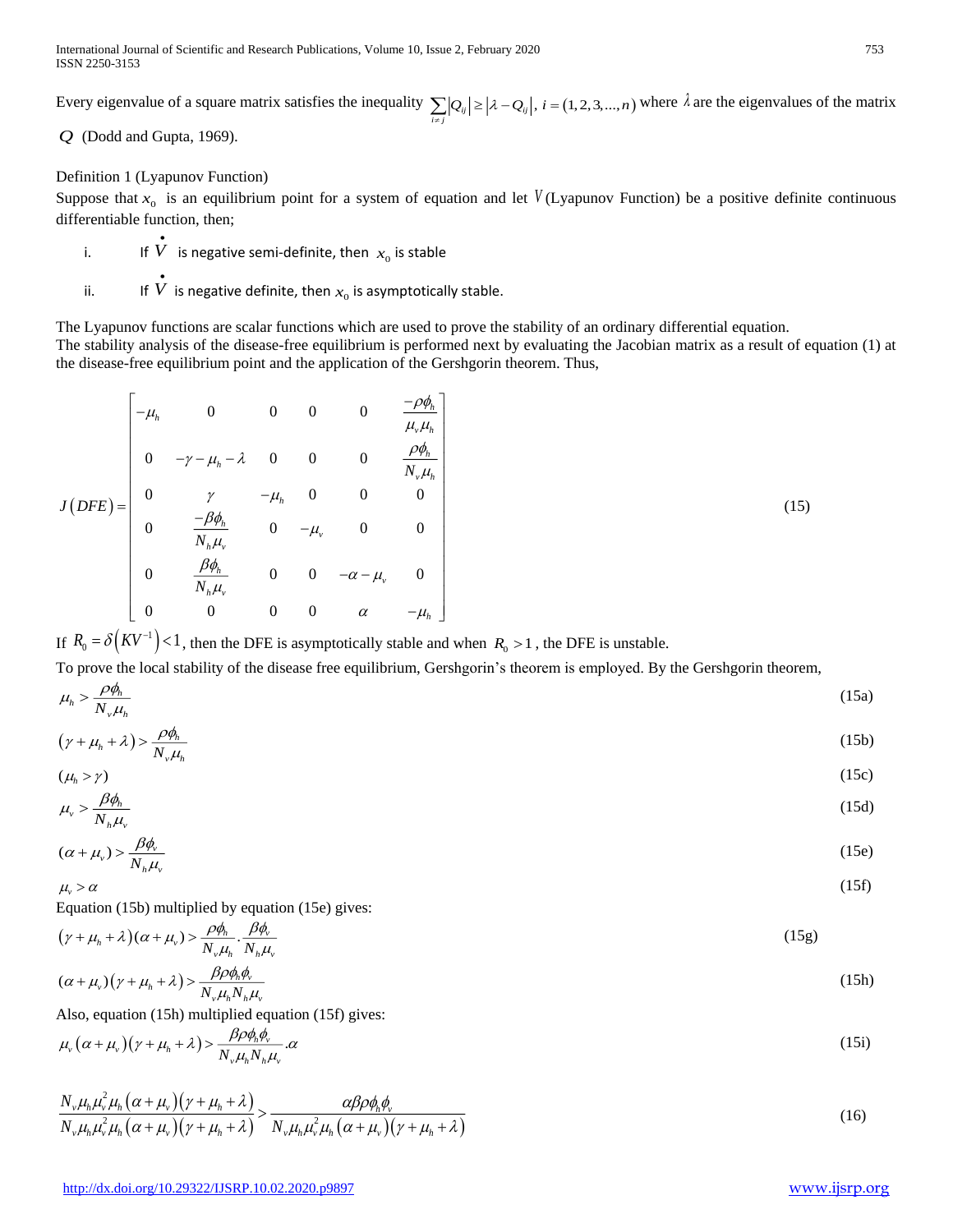International Journal of Scientific and Research Publications, Volume 10, Issue 2, February 2020 754 ISSN 2250-3153

(16)

Therefore,  
\n
$$
1 > \frac{\alpha \beta \rho \phi_h \phi_v}{N_v \mu_h \mu_v^2 \mu_h (\alpha + \mu_v)(\gamma + \mu_h + \lambda)}
$$
\n
$$
1 > R_0^2
$$
\n
$$
\Rightarrow R_0 < 1
$$
\n(18)

Therefore, since  $R_0 < 1$ , then the disease-free equilibrium is locally asymptotically stable.

# G. The Endemic Equilibrium (EE) Solution

From the system of equations in equation (1), the endemic equilibrium solution is given by the set of equation(19):

$$
S_{h} = \frac{N_{\nu}\varepsilon_{3}\left(R_{0}^{2}\varepsilon_{2}+1\right)}{\mu_{\nu}\beta\varepsilon_{5}\left(R_{0}^{2}\varepsilon_{1}+1\right)}, I_{h} = \frac{N_{\nu}\mu_{h}\varepsilon_{3}\left(R_{0}^{2}-1\right)}{\beta\varepsilon_{4}\varepsilon_{5}\left(R_{0}^{2}\varepsilon_{1}+1\right)}, R_{h} = \frac{\gamma N_{\nu}\mu_{h}\varepsilon_{3}\left(R_{0}^{2}-1\right)}{\mu\beta\varepsilon_{4}\varepsilon_{5}\left(R_{0}^{2}\varepsilon_{1}+1\right)}
$$

$$
S_{\nu} = \frac{N_{h}\varepsilon_{4}\varepsilon_{5}\left(R_{0}^{2}\varepsilon_{1}+1\right)}{\alpha\rho N_{h}\varepsilon_{4}\left(R_{0}^{2}\varepsilon_{2}\varepsilon_{6}+1\right)}, E_{\nu} = \frac{N_{\nu}\mu_{h}\varepsilon_{3}\left(R_{0}^{2}-1\right)}{\alpha\rho N_{h}\varepsilon_{4}\varepsilon_{6}\left(R_{0}^{2}\varepsilon_{1}+1\right)}, I_{\nu} = \frac{N_{\nu}\mu_{h}\varepsilon_{3}\left(R_{0}^{2}-1\right)}{\rho\varepsilon_{3}\left(R_{0}^{2}\varepsilon_{2}\varepsilon_{6}+1\right)}
$$
(19)

Where  $\mathcal{E}_1$ ,  $\mathcal{E}_2$ ,  $\mathcal{E}_3$ ,  $\mathcal{E}_4$ ,  $\mathcal{E}_5$ ,  $\mathcal{E}_6$  are given by:

$$
\mathcal{E}_1 = \frac{N_h \mu_v (\gamma + \lambda + \mu_h)}{\beta \phi_h}, \mathcal{E}_2 = \frac{N_h \mu_v \mu_h}{\alpha \rho \phi_v}, \mathcal{E}_3 = N_h \mu_v^2 (\alpha + \mu_v) (\gamma + \lambda + \mu_h) \Bigg\}
$$
  
\n
$$
\mathcal{E}_4 = \mu_v (\gamma + \lambda + \mu_h), \mathcal{E}_5 = N_h \mu_v (\gamma + \lambda + \mu_h), \mathcal{E}_6 = (\alpha + \mu_v)
$$
\n(20)  
\n2wqwqqq

## H. Local Stability of Endemic Equilibrium Solution

Due to the complex nature in computing the eigenvalues from the characteristics polynomial, Feng et al, (2001) described an approach with the introduction of the basic reproduction number,  $R_0$  in the analysis of the endemic equilibrium states. According to Feng et al., (2001), when  $R_0 > 1$ , the system has a unique endemic equilibrium that is locally asymptotically stable. Applying this technique to analyze the local stability of the endemic equilibrium, a Jacobian matrix,  $J$  was formulated by differentiating each of the system of equations in equation (1) with respect to  $S_h$  ,  $I_h$  ,  $R_h$  ,  $S_v$  ,  $E_v$  ,  $I_v$  , and evaluated at the endemic equilibrium points. The Jacobian matrix evaluated at the endemic equilibrium is represented in equation (21):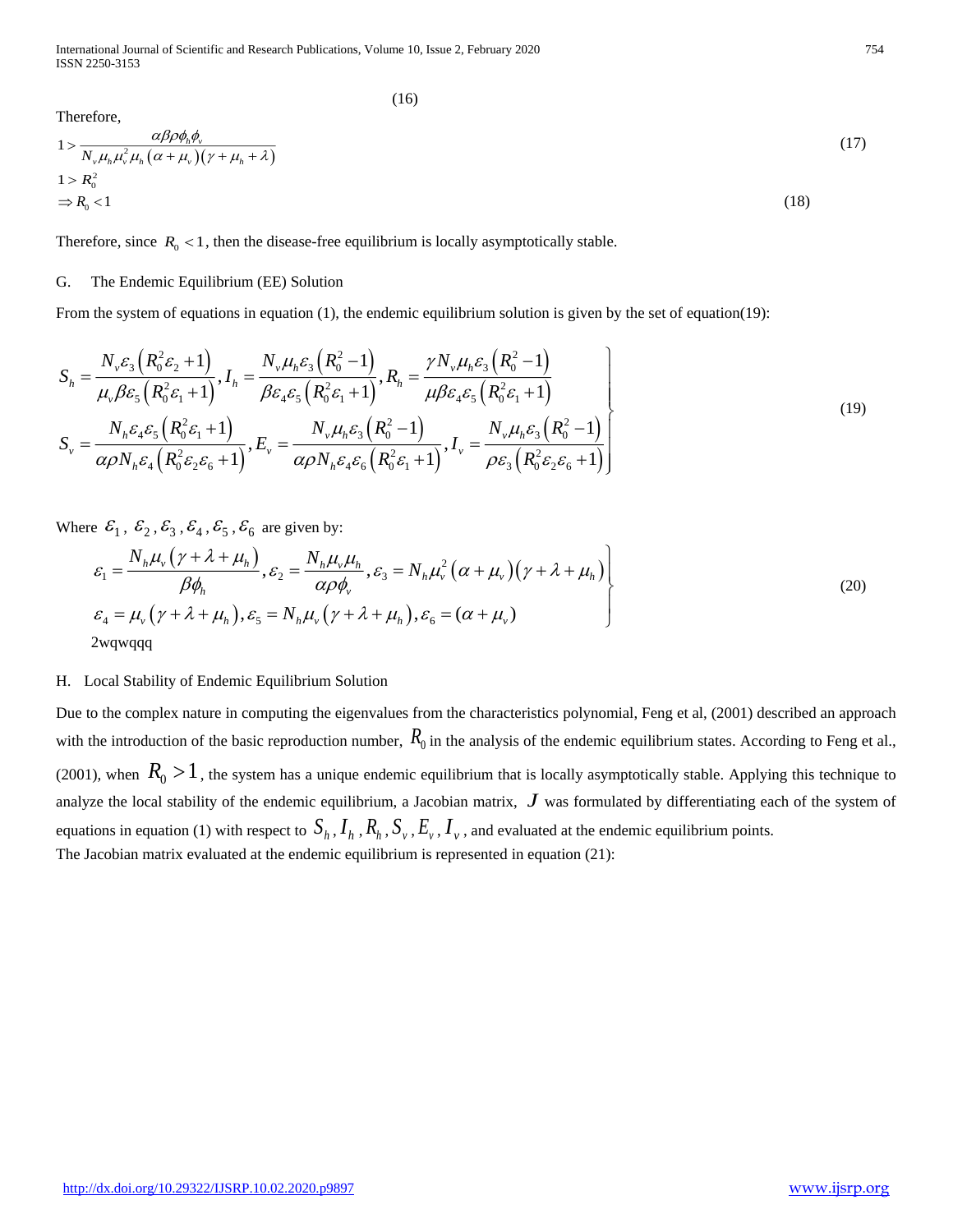International Journal of Scientific and Research Publications, Volume 10, Issue 2, February 2020 755 ISSN 2250-3153

$$
J(EE) = \begin{pmatrix}\n-\mu_h - \frac{\mu_h (R_0^2 - 1)}{R_0^2 \varepsilon_2 \varepsilon_3 + 1} & 0 & 0 & 0 & -\frac{\rho \varepsilon_3 (R_0^2 \varepsilon_2 + 1)}{\mu_v \beta \varepsilon_5 (R_0^2 \varepsilon_1 + 1)} \\
\frac{\mu_h (R_0^2 - 1)}{R_0^2 \varepsilon_2 \varepsilon_3 + 1} & -\gamma - \mu_h - \lambda & 0 & 0 & 0 & \frac{\rho \varepsilon_3 (R_0^2 \varepsilon_2 + 1)}{\mu_v \beta \varepsilon_5 (R_0^2 \varepsilon_1 + 1)} \\
0 & \gamma & -\mu_h & 0 & 0 & 0 \\
0 & \frac{\rho \varepsilon_3 (R_0^2 \varepsilon_2 + 1)}{\alpha \rho (R_0^2 \varepsilon_2 \varepsilon_6 + 1) N_h} & 0 & -\mu_v - \frac{N_v \mu_h \varepsilon_3 (R_0^2 - 1)}{\varepsilon_4 \varepsilon_5 (R_0^2 \varepsilon_1 + 1) N_h} & 0 & 0 \\
0 & \frac{\beta \varepsilon_5 (R_0^2 \varepsilon_2 + 1)}{\alpha \rho (R_0^2 \varepsilon_2 \varepsilon_6 + 1) N_h} & 0 & \frac{N_v \mu_h \varepsilon_3 (R_0^2 - 1)}{\varepsilon_4 \varepsilon_5 (R_0^2 \varepsilon_1 + 1) N_h} & -\alpha - \mu_v & 0 \\
0 & 0 & 0 & -\alpha & -\mu_v\n\end{pmatrix}
$$

(21)

By applying the Gershgorin's theorem to equation (21) and multiplying through by (-1) results in the following:

$$
\mu_h + \frac{\mu_h \left( R_0^2 - 1 \right)}{R_0^2 \varepsilon_2 \varepsilon_3 + 1} > \frac{\rho \varepsilon_3 \left( R_0^2 \varepsilon_2 + 1 \right)}{\mu_v \beta \varepsilon_5 \left( R_0^2 \varepsilon_1 + 1 \right)} \tag{22}
$$

$$
(\gamma + \mu_h + \lambda) > -\left(\frac{\mu_h (R_0^2 - 1)}{R_0^2 \varepsilon_2 \varepsilon_3 + 1} + \frac{\rho \varepsilon_3 (R_0^2 \varepsilon_2 + 1)}{\mu_v \beta \varepsilon_5 (R_0^2 \varepsilon_1 + 1)}\right)
$$
(23)

$$
\mu_h > -\gamma
$$

$$
\left(\mu_{\nu} + \frac{N_{\nu}\mu_{h}\varepsilon_{3}\left(R_{0}^{2}-1\right)}{\varepsilon_{4}\varepsilon_{5}\left(R_{0}^{2}\varepsilon_{1}+1\right)N_{h}}\right) > \frac{\beta\varepsilon_{5}\left(R_{0}^{2}\varepsilon_{2}+1\right)}{\alpha\rho\left(R_{0}^{2}\varepsilon_{2}\varepsilon_{6}+1\right)N_{h}}
$$
\n(24)

$$
\alpha + \mu_{\nu} > -\left(\frac{\beta \varepsilon_{5}\left(R_{0}^{2}\varepsilon_{2} + 1\right)}{\alpha \rho \left(R_{0}^{2}\varepsilon_{2}\varepsilon_{6} + 1\right)N_{h}} + \frac{N_{\nu}\mu_{h}\varepsilon_{3}\left(R_{0}^{2} - 1\right)}{\varepsilon_{4}\varepsilon_{5}\left(R_{0}^{2}\varepsilon_{1} + 1\right)N_{h}}\right)
$$
\n
$$
\mu_{\nu} > -\alpha
$$
\n(26)

 $\mu_{\rm v} > -\alpha$ 

By analyzing the above inequalities,  $R_0$  is positive and for this accession to hold,  $R_0^2 - 1 > 0$ . Hence  $R_0^2 > 1$ . This shows that the endemic equilibrium is locally asymptotically stable.

I. Global Stability Of Disease-Free Equilibrium

With reference to Tewa et al. (2009), our Lyapunov function is defined to be

$$
V = (S_h - S_h^* \ln S_h) + I_h + R_h + (S_v - S_v^* \ln S_v) + E_v + I_v
$$
\n(27)

Next,

$$
\psi = \left(\phi_h - \mu_h S_h - \frac{\rho I_v S_h}{N_v}\right) \left(1 - \frac{S_h^*}{S_h}\right) + \frac{\rho I_v S_h}{N_v} - \gamma I_h - \mu_h I_h - \lambda I_h + \gamma I_h - R_h \mu_h + \left(\phi_v - \mu_v S_v - \frac{\beta I_h S_v}{N_h}\right) + \frac{\beta I_h S_v}{N_h} - \alpha E_v - \mu_v E_v + \alpha E_v - \mu_v I_v
$$
\n(28)

Cancelling the terms;  $-\gamma I_h$ ,  $\gamma I_h$ ,  $-\alpha E_v$ ,  $\alpha E_v$ 

$$
= \phi_h \left( 1 - \frac{S_h^*}{S_h} \right) - \mu_h S_h \left( 1 - \frac{S_h^*}{S_h} \right) + \frac{\rho I_v S_h^*}{N_v} + \phi_v \left( 1 - \frac{S_v^*}{S_v} \right) - \mu_v S_v \left( 1 - \frac{S_v^*}{S_v} \right) - \mu_h I_h - \lambda I_h
$$
\n
$$
\frac{\beta I_h S_v}{N_h} - R_h \mu_h - \mu_v E_v - \mu_v I_v \tag{29}
$$

Assume that:  $\lambda = \frac{\beta S_v^*}{\mu_v}$  ,  $\mu_v = \frac{\rho S_h^*}{\mu_v}$  $\frac{\partial v}{\partial h}$ ,  $\mu_v = \frac{\partial v_h}{\partial V_v}$ *S S N N*  $\lambda = \frac{\beta S_{\rm v}^{*}}{N_{\rm h}}$ ,  $\mu_{\rm v} = \frac{\rho S_{\rm h}^{*}}{N_{\rm v}}$  and at the DFE:  $S_{\rm h}^{*} = \frac{\phi_{\rm h}}{\mu_{\rm h}}$ ,  $S_{\rm v}^{*} = \frac{\phi_{\rm v}}{\mu_{\rm v}}$  $S^*_i = \frac{\phi_h}{\phi} S^*_i = \frac{\phi_v}{\phi}$  $=\frac{\ }{\mu_{h}}$ ,  $S_{v}=\frac{\ }{\mu_{h}}$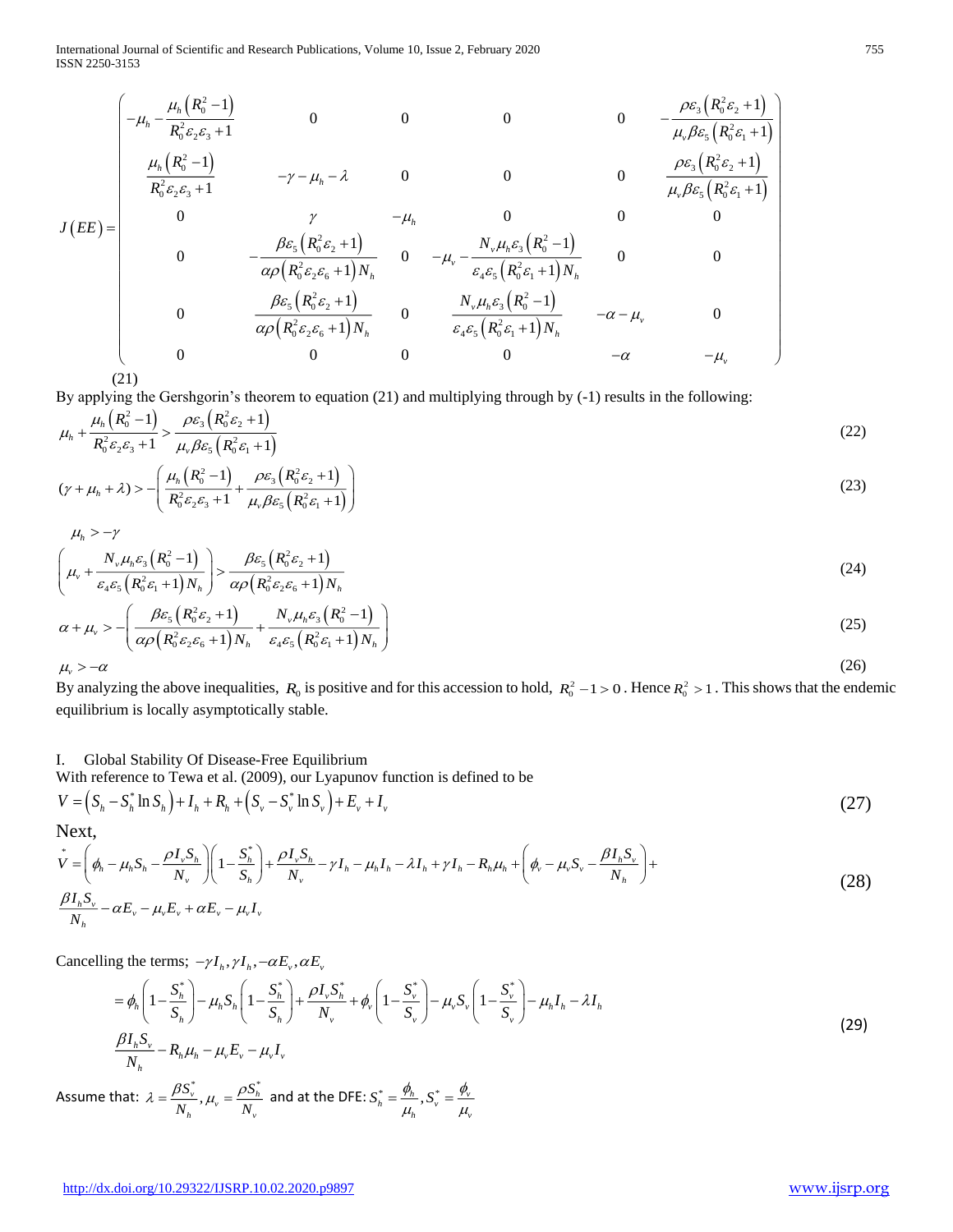International Journal of Scientific and Research Publications, Volume 10, Issue 2, February 2020 756 ISSN 2250-3153

$$
\nu^* = \phi_h \left( 1 - \frac{S_h^*}{S_h} \right) + \mu_h \Box \frac{\phi_h}{\mu_h} \left( 1 - \frac{S_h}{S_h^*} \right) + \phi_v \left( 1 - \frac{S_v^*}{S_v} \right) + \mu_v \Box \frac{\phi_v}{\mu_v} \left( 1 - \frac{S_v}{S_v^*} \right) - \mu_h I_h - R_h \mu_h - \mu_v E_v \tag{30}
$$

$$
\psi = -\phi_h \left( \frac{S_h^* - S_h}{S_h} \right) - \phi_h \left( \frac{S_h - S_h^*}{S_h^*} \right) - \phi_v \left( \frac{S_v^* - S_v}{S_v} \right) - \phi_v \left( \frac{S_h - S_h^*}{S_h^*} \right) - \mu_h I_h - R_h \mu_h - \mu_v E_v
$$
\n
$$
\psi = -\phi_h \left[ \frac{S_h^* (S_h^* - S_h) + S_h (S_h - S_h^*)}{S_h^*} \right] - \phi_v \left[ \frac{S_v^* (S_v^* - S_v) + S_v (S_v - S_v^*)}{S_h^*} \right] - \mu_h I_h - R_h \mu_h - \mu_v E_v
$$
\n(32)

$$
V = -\phi_h \left( \frac{\frac{n}{S_h}}{S_h} \right) - \phi_h \left( \frac{\frac{n}{S_h}}{S_h^*} \right) - \phi_v \left( \frac{\frac{n}{S_v}}{S_v} \right) - \phi_v \left( \frac{\frac{n}{S_h}}{S_h^*} \right) - \mu_h I_h - R_h \mu_h - \mu_v E_v
$$
\n
$$
V = -\phi_h \left[ \frac{S_h^* \left( S_h^* - S_h \right) + S_h \left( S_h - S_h^* \right)}{S_h S_h^*} \right] - \phi_v \left[ \frac{S_v^* \left( S_v^* - S_v \right) + S_v \left( S_v - S_v^* \right)}{S_v S_v^*} \right] - \mu_h I_h - R_h \mu_h - \mu_v E_v
$$
\n(32)

$$
\dot{V} = -\phi_h \left[ \frac{S_h \left( S_h - S_h^* \right)^2}{S_h S_h^*} \right] - \phi_v \left[ \frac{S_v \left( S_v - S_v^* \right)^2}{S_v S_v^*} \right] - \mu_h I_h - R_h \mu_h - \mu_v E_v < 0
$$
\n
$$
\therefore \dot{V} < 0
$$
\n(33)

Hence since the solution for  $V$  will always produce strictly non-zero results, it therefore proves that the disease free equilibrium is globally asymptotically stable.

# J. Numerical Simulations

In this section, the numerical simulations of the Chikungunya model are presented using parameter values which were taken from various sources and others estimated. These parameter values are indicated in table 1. All simulations in this section were performed using Maple Software.

| Parameter                     | Value                                  | Source                     |
|-------------------------------|----------------------------------------|----------------------------|
| $S_h(0)$                      | 80,000                                 | Estimated                  |
| $I_h(0)$                      | 20,000                                 | Estimated                  |
| $R_h(0)$                      | $\Omega$                               | Estimated                  |
| $S_{\nu}(0)$                  | 20000                                  | Estimated                  |
| $E_{v}$                       | 6000                                   | Estimated                  |
| $I_{\nu}(0)$                  | 4000                                   | Estimated                  |
| $N_h$                         | 100,000                                | Estimated                  |
| $\phi_{\scriptscriptstyle h}$ | $(0.0201 - 0.0223)$ day <sup>-1</sup>  | Naowarat et al,. 2012      |
| $\mu_h$                       | $(0.0285 - 0.03021)$ day <sup>-1</sup> | Nishiura(2006)             |
| $\rho$                        | 0.245-0.323                            | Moulay and Piagne (2012)   |
| λ                             | $\leq 0.001\%$                         | Anon (2016)                |
| γ                             | 0.0472-0.1428                          | Tang et al. (2011)         |
| $N_{v}$                       | 30,000                                 | Estimated                  |
| $\phi_{\scriptscriptstyle v}$ | 0.022-0.026                            | Dumont and Chiroleu (2010) |
| $\mu_{\rm v}$                 | $(0.0153 - 0.0156)$ day <sup>-1</sup>  | Naowarat et al., 2011      |
| $\alpha$                      | $(0.246 - 0.254)$ day <sup>-1</sup>    | Tsetsarkin et al., 2011    |
| $\beta$                       | $(0.0561 - 0.0589)^{-1}$               | Manore et al.,             |

# TABLE 1: PARAMETERS, VALUES, AND THEIR SOURCES

\*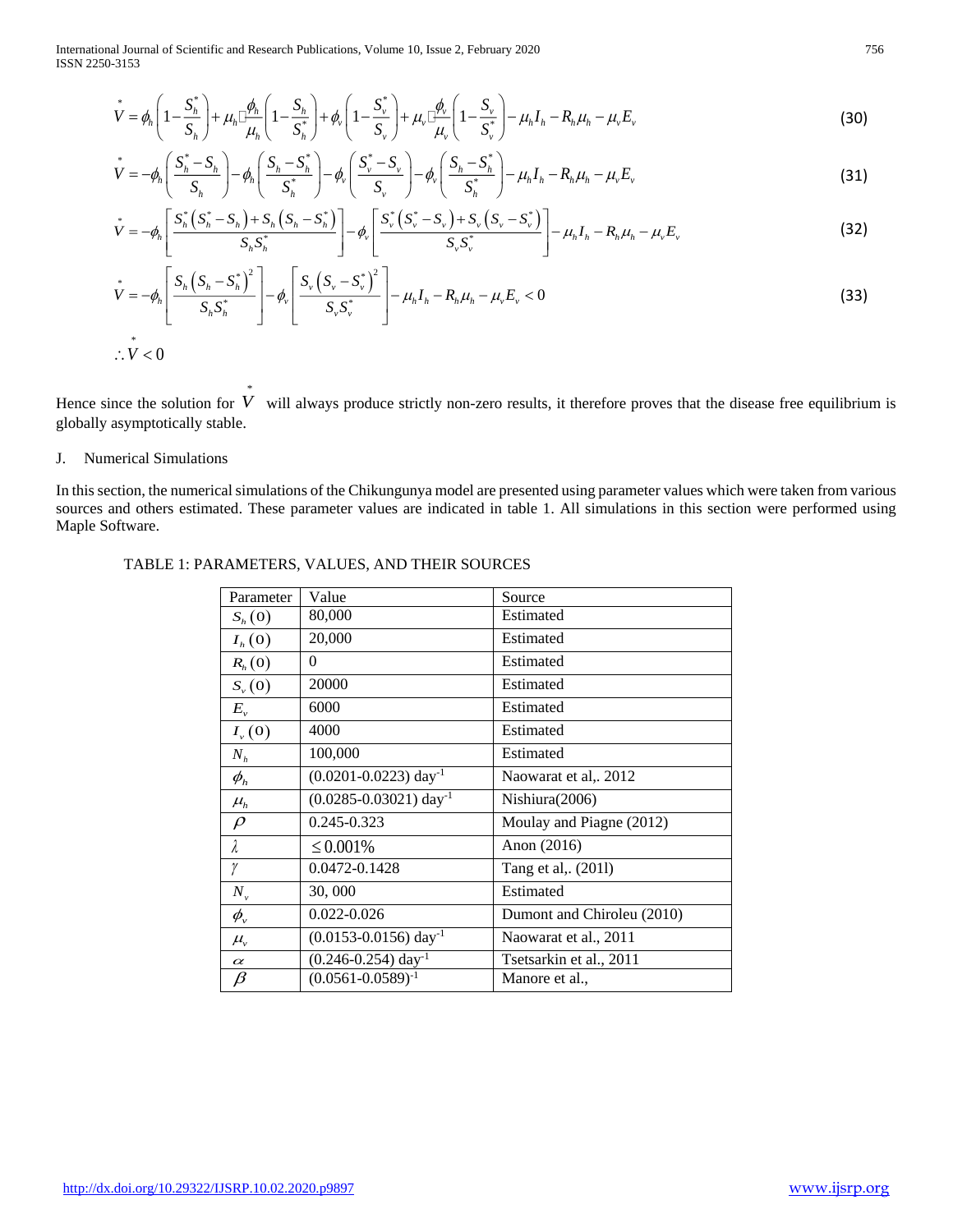

Figure 2 Simulations of the Human and Mosquito Population

Figure 2 shows a steady decline in the number of susceptible human population which corresponded to an increase in the infective and the recovery populations of humans during the initial stage of the disease. As time increases, the susceptible human, the infective human and the recovery human populations become asymptotic to the horizontal axes. Similarly, the susceptible mosquito population showed a sharp decline at the onset of the disease and after some time moves in a characteristic curve. The exposed vector population also started to increase considerably in the onset of the disease while the infectious mosquito population behaved similarly to that of the infective human population.

Simulations for the individual compartments are displayed in the following graphs.



Figure 4 Simulations of Infectious Human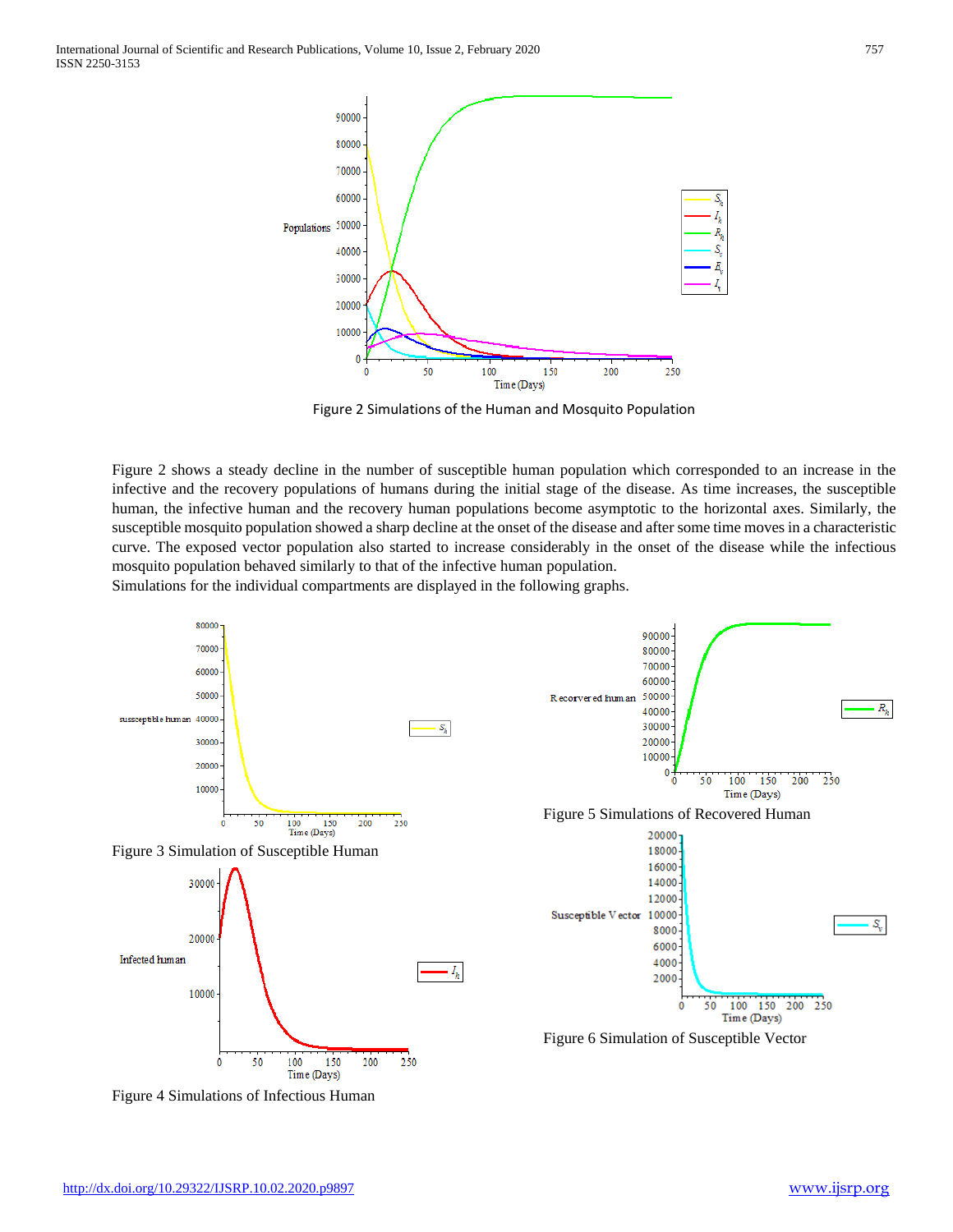International Journal of Scientific and Research Publications, Volume 10, Issue 2, February 2020 758 ISSN 2250-3153





Figure 7 Simulations of Exposed Vector Figure 8 Simulation of Infectious Vector

![](_page_10_Figure_4.jpeg)

# K. Analysis Of The Numerical Simulations Of The Model Compartments

From Figure 3 at the onset of an epidemic, no individual has immunity to Chikungunya fever and hence, the human susceptible population equals the total host population. When ineffective are introduced into the population, the population begins to decline gradually and becomes asymptotic over time, which results in a corresponding rise in the infectives of the population. The reason is being that, when the disease enters the population, there is a progression from the susceptible class and hence the infectious individuals begin to increase causing the susceptible host population to decrease. Eventually, since the disease induces permanent immunity on the individual, those that recover do not come back to the susceptible class again.

Also from Figure 4, it was observed that initially, few individuals get infected with the disease but as time increases, the infection multiples and the population become at risks. Hence, the infectious rises to its peak and begins to decline as time elapses and consequently becomes asymptotic to the horizontal axis. The graph also demonstrates that the transmission rate has a significant impact on the spread of the disease through the population. If the transmission rate is observed to be high then the rate of infection of the disease will also be high.

Furthermore, Figure 5 shows a gradual rise from an initial value of 0 to around 100,000 in about eighty days after the onset of the disease. It then continues to remain constant due to the moderate host recovery rate and a very low disease-induced death rate. Recovered individuals gain permanent immunity to the disease and hence individuals do not become susceptible again.

Figure 7 represents the numerical simulation of the exposed vector at a given time. As infective are introduced in the susceptible class, they become exposed to the disease. The graph shows a continuous increase in the number of exposed vector until it reaches its maximum and then begins to fall and eventually become asymptotically stable. After some days, members of this compartment become symptomatic of the disease and are then transferred into the infected class. Also, as the exposed vector population increases that of the susceptible population decreases as indicated in Figure 6. There is an inverse relationship between the exposed vector population the susceptible vector population.

For the infected vector class as indicated in Figure 8, the number of infectious will increase since the mosquitoes that are exposed to the disease keeps increasing. It continues to rise to a maximum point after which it begins to decline as some of the mosquitoes infected die naturally. The number of infected mosquitoes will keep on decreasing until they all become extinct leaving only susceptible mosquitoes in the system. In that case, the disease dies out.

# **CONCLUSIONS**

The study modelled and analyzed the transmission dynamics of Chikungunya without any control measure. The basic reproductive number determined was less the maximum threshold which implies the disease will not be epidemic. From the stability analysis performed, it was realized that both the disease-free equilibrium and the local endemic equilibrium were stable which confirms the basic reproductive number achieved. Also, from the numerical simulations, it was observed that the disease can spread rapidly in a geographical area when the numbers of infected individuals are higher.

## RECOMMENDATION

The effect of seasonality on the transmission of the disease was not taken into consideration in the model. Therefore, the effect of seasonality in disease transmission is recommended as further studies.